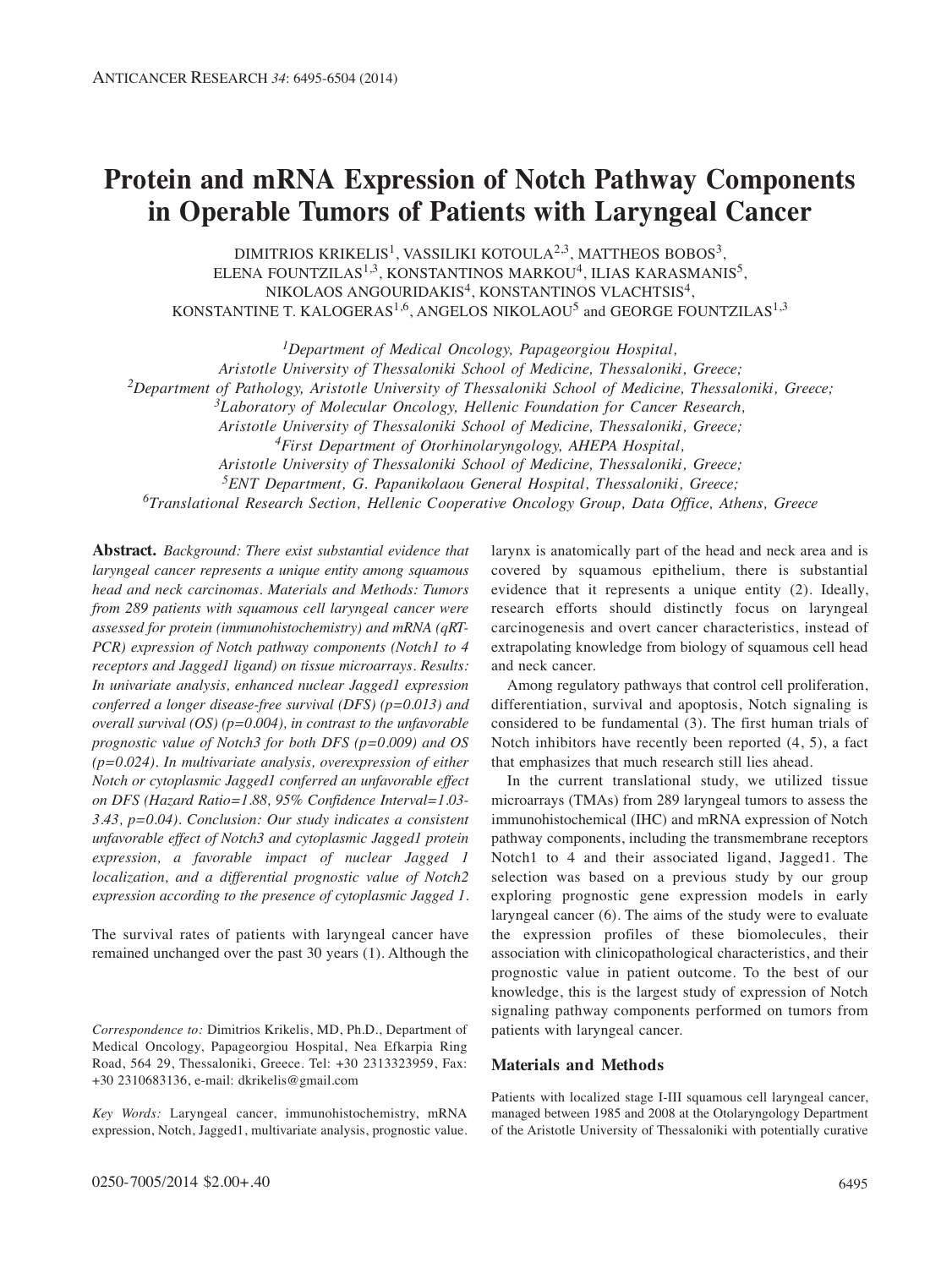surgery with/without radical external beam irradiation, were retrospectively identified. All patients gave their informed consent prior to their inclusion in the study for the provision of biological material for research purposes. The present study was approved by the Bioethics Committee of the Aristotle University of Thessaloniki, School of Medicine (A9926/28-05-2008).

*Histological evaluation.* An experienced pathologist (M.B.) reviewed representative hematoxylin and eosin (H&E)-stained slides from tissue blocks for adequacy of material and calculation of the percentage of tumor cells in each case. Manual dissection was performed on routinely deparaffinized sections in order to increase tumor cell content in the extracted molecular templates (>50% in all samples). A REMARK flow chart is shown in Figure 1.

*TMA construction and IHC*. The methodology of TMA construction and IHC staining has already been described by Pentheroudakis *et al.* (7). The procedure, including the antibodies and conditions used for IHC, is fully presented in the Online Supplement.

*RNA extraction and quantitative real-time qPCR methodology.* The methodology for RNA extraction and relative gene expression assessment with qPCR has been described elsewhere (7). A detailed description of the method, including the mRNA targets assessed in this study (Notch1, Notch2, Notch3 and Notch4), is available in the Online Supplement.

*Processing of biomarker variables for statistical analysis.* Protein and mRNA biomarker data were assessed as continuous and categorical variables with immunoreactive scores (IRS) and relative quantification (RQ) values, respectively. Literature search was not useful in indicating any specific cut-off values for the biomolecules included in this study. Thus, cut-off setting was based on the distribution of continuous values. For IRS, these were determined as follows: median for nuclear and cytoplasmic Notch1, Notch2 and Notch3; negative *vs.* positive expression for cytoplasmic and membranous Jagged1 (natural cut-offs); and, 75% for nuclear Jagged1. Cut-offs for mRNA RQ values for Notch family members were as follows: the 25th percentile for Notch1, the median for Notch2 and Notch3 and the 75th percentile for Notch4. Receiver-operating curve (ROC) analysis of the IRS for each protein with 3-year disease-free survival (DFS) rate as the indicator parameter did not yield any cut-off values with significant sensitivity and specificity.

In order to study the complex interactions and the possible underlying biological role of simultaneous protein expression, the combined biomolecule expression was studied by utilizing the following 2×2 combination IHC variables: nuclear Jagged1– cytoplasmic Jagged1; nuclear Notch1–cytoplasmic Notch1; Notch2– cytoplasmic Jagged1; Notch3–cytoplasmic Jagged1; and Notch3– nuclear Jagged1. In cases that log-rank analysis pointed to a significant expression pattern, binary expression patterns (*e.g.* any high *vs.* both low) were subsequently pursued.

*Statistical analysis.* Categorical data are displayed as frequencies and corresponding percentages, while continuous data as median and range. Correlations among all continuous data were assessed with the Pearson's correlation coefficient, while the comparison of categorical data between groups was performed by Fisher's exact tests. Associations between categorical and continuous data were examined using the Kruskall–Wallis test. The prognostic role of IHC and



Figure 1. *REMARK flow chart of the study. FFPE: Formalin-fixed paraffin-embedded; TMA: tissue microarray; IHC: immunohistochemistry.*

mRNA biomarkers was assessed based on the cut-offs defined above. Overall survival (OS) was measured from the date of diagnosis to the date of death or last contact. DFS was measured from the date of diagnosis to documented disease progression, death without prior documented progression or last contact. Time-to-event distributions were estimated using Kaplan–Meier curves and compared using the log-rank test. Unsupervised hierarchical clustering analysis was utilized for the study of *Notch1-4* mRNA expression. Univariate Cox regression analyses were performed for DFS and OS to assess the prognostic significance of biomarkers. A backward selection procedure with a removal criterion of *p>*0.10 was utilized in the multivariate Cox regression analysis in order to identify significant factors among the examined biomarkers and basic clinicopathological characteristics (according to the categories given in Table I). For all comparisons, the level of significance was set at  $\alpha$ =0.05. All results are presented according to reporting recommendations for prognostic studies of tumor markers (8). Analyses were performed with the use of SAS version 9.3 (SAS Institute Inc., Cary, NC, USA).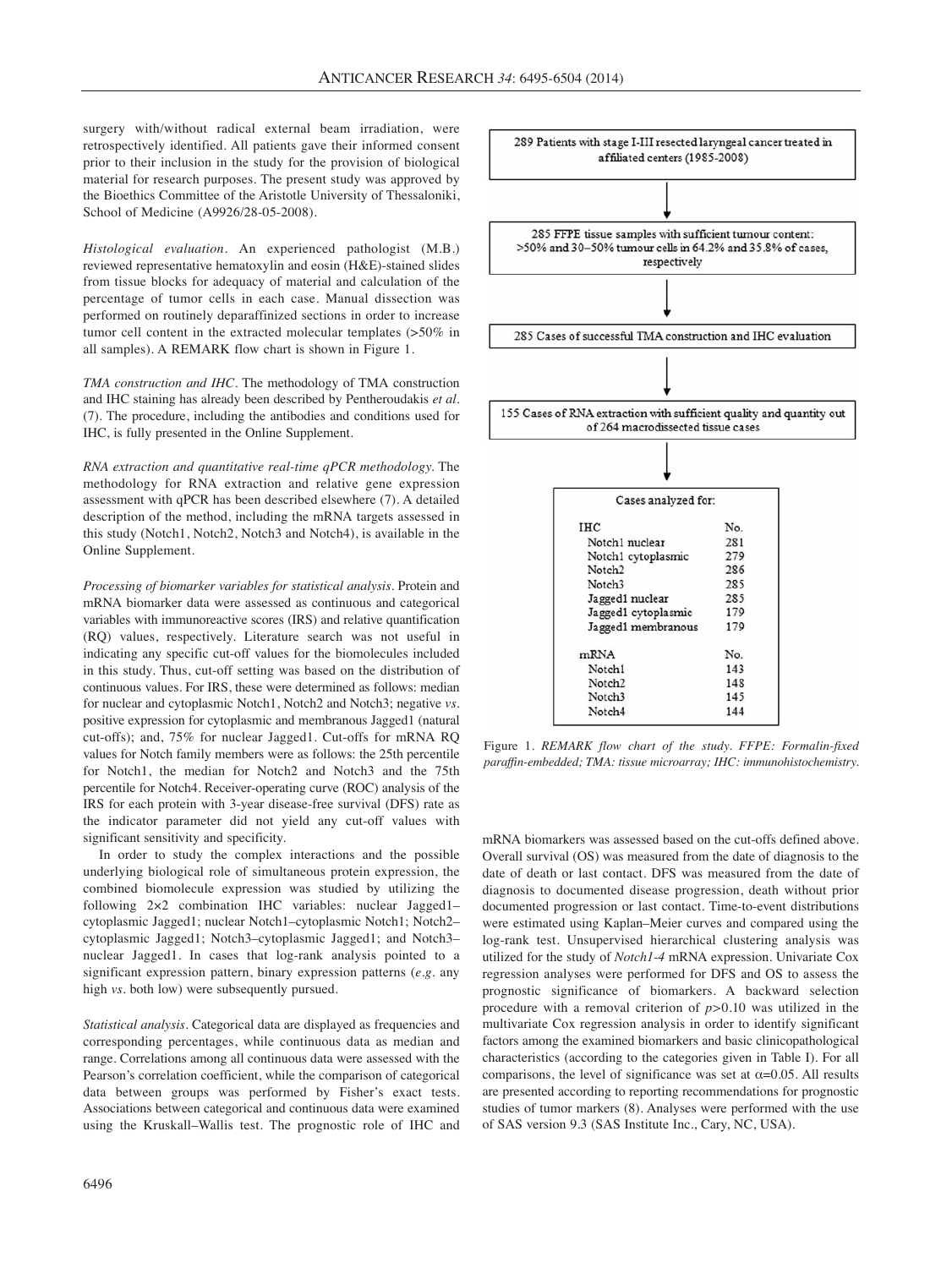|  |  |  |  |  | Table I. Clinicopathological characteristics of patients $(N=289)$ . |  |  |  |
|--|--|--|--|--|----------------------------------------------------------------------|--|--|--|
|--|--|--|--|--|----------------------------------------------------------------------|--|--|--|

Table II. *Associations between Notch pathway components at the mRNA and protein levels (p-values).*

mRNA (RQ values)

| Median age (range), years    | 63 (36-82)           |  |  |  |
|------------------------------|----------------------|--|--|--|
|                              | $N(\%)$              |  |  |  |
| Gender                       |                      |  |  |  |
| Female                       | 12 (4.2)             |  |  |  |
| Male                         | 277 (95.8)           |  |  |  |
| Alcohol abuse                |                      |  |  |  |
| None                         | 71 (24.6)            |  |  |  |
| Mild                         | 89 (30.8)            |  |  |  |
| Moderate                     | 78 (27.0)            |  |  |  |
| Heavy                        | 51 (17.6)            |  |  |  |
| Smoking status               |                      |  |  |  |
| Never/ex-smokers             | 14 (4.8)/20 (6.9)    |  |  |  |
| 1-10 pack-years              | 3(1.0)               |  |  |  |
| 11-20 pack-years             | 40 (13.8)            |  |  |  |
| 21-30 pack-years             | 40 (13.8)            |  |  |  |
| >30 pack-years               | 172 (59.5)           |  |  |  |
| Family history of any cancer |                      |  |  |  |
| Yes/no                       | 86 (29.8)/203 (70.2) |  |  |  |
| Localization                 |                      |  |  |  |
| Glottic                      | 125 (43.3)           |  |  |  |
| Subglottic                   | 6(2.1)               |  |  |  |
| Supraglottic                 | 135 (46.7)           |  |  |  |
| Transglottic                 | 23 (8.0)             |  |  |  |
| Histological grade           |                      |  |  |  |
| 1                            | 107(37.0)            |  |  |  |
| $\overline{c}$               | 121 (41.9)           |  |  |  |
| 3                            | 41 (14.2)            |  |  |  |
| Missing data                 | 20(6.9)              |  |  |  |
| T Stage                      |                      |  |  |  |
| T1/T2                        | 21 (7.3)/43 (14.9)   |  |  |  |
| T3/T4                        | 140 (48.4)/85 (29.4) |  |  |  |
| N Stage                      |                      |  |  |  |
| N <sub>0</sub>               | 243 (84.1)           |  |  |  |
| N1                           | 21 (7.3)             |  |  |  |
| N <sub>2</sub>               | 24 (8.3)             |  |  |  |
| Missing data                 | 1(0.3)               |  |  |  |
| Surgery                      |                      |  |  |  |
| Chordectomy                  | 19 (6.6)             |  |  |  |
| Total laryngectomy           | 243 (84.1)           |  |  |  |
| Other surgical procedures    | 27 (9.3)             |  |  |  |
| Neck dissection              |                      |  |  |  |
| Yes/no                       | 84 (29.1)/205 (70.9) |  |  |  |
| Postoperative radiation      |                      |  |  |  |
| Yes/no                       | 93 (32.2)/196 (67.8) |  |  |  |

## **Results**

In total, data of 289 patients with laryngeal cancer were analyzed. Selected patient and tumor characteristics are given in Table I.

*Expression of Notch pathway molecules.* The descriptives of IHC and mRNA protein expression are given in the Online Supplement. Notch expression by IHC was common in

| Simple IHC variables <sup>a</sup>                  | Notch1 | Notch <sub>2</sub> |       | Notch <sub>3</sub> | Notch4 |  |
|----------------------------------------------------|--------|--------------------|-------|--------------------|--------|--|
| Jagged1                                            |        |                    |       |                    |        |  |
| Cytoplasmic                                        | 0.453  | 0.352              |       | 0.097              | 0.985  |  |
| Nuclear                                            | 0.374  | 0.703              |       | 0.788              | 0.972  |  |
| Notch1                                             |        |                    |       |                    |        |  |
| Cytoplasmic                                        | 0.096  | 0.269              |       | 0.812              | 0.099  |  |
| Nuclear                                            | 0.322  | 0.432              |       | 0.313              | 0.787  |  |
| Notch <sub>2</sub>                                 | 0.630  | 0.310              |       | 0.081              | 0.609  |  |
| Notch <sub>3</sub>                                 | 0.555  | 0.833              |       | 0.978              | 0.120  |  |
| Combined IHC variables (Cartesian categories)      |        |                    |       |                    |        |  |
| Nuclear and cytoplasmic Jagged1                    |        | 0.327              | 0.079 | 0.180              | 0.987  |  |
| Nuclear and cytoplasmic Notch1                     |        | 0.159              | 0.211 | 0.815              | 0.035  |  |
| Notch <sub>3</sub> and nuclear Jagged <sub>1</sub> | 0.435  | 0.752              | 0.868 | 0.592              |        |  |
| Notch <sub>3</sub> and cytoplasmic Jagged1         | 0.333  | 0.397              | 0.136 | 0.911              |        |  |
| Notch3-high or cytoplasmic                         |        |                    |       |                    |        |  |
| Jagged1-positive                                   |        | 0.066              | 0.142 | 0.021              | 0.512  |  |
| Notch2 and cytoplasmic Jagged1                     |        | 0.350              | 0.271 | 0.220              | 0.939  |  |

Note: *p*-Values for single immunohistochemical (IHC) variables *vs.* mRNA relative quantification (RQ) values were based on Pearson's correlation coefficients; *p-*values for combined IHC variables *vs.* mRNA RQ values were based on Kruskal–Wallis tests. aImmunoreactive score cut-offs. Significant *p*-values are shown in bold. Cut-off values: Nuclear Jagged1 low *vs.* high (75 percentile); cytoplasmic Jagged1-negative *vs.* -positive (0 *vs.* 1+); Notch1-3 50%.

examined cases (positive/tested cases for nuclear Notch1: 247/281=88%; cytoplasmic Notch1: 261/279=94%; Notch2: 270/286=94%; Notch3: 275/285=96%). In contrast to Notch positivity, Jagged1 expression by IHC was less common, especially with regard to cytoplasmic and membranous localization (positive/tested cases for nuclear Jagged1: 104/285=36%; cytoplasmic Jagged1: 27/179=15%; membranous Jagged1: 5/179=3%). Representative cases of Notch1-3 and Jagged1 IHC staining is shown in Figure 2.

Table II presents all paired correlations of protein *vs.* mRNA expression. Notch mRNA expression was not correlated with protein expression of Notch or Jagged1. Statistically significant associations were observed between protein and mRNA expression only when combined IHC variables were assessed.

Unsupervised hierarchical clustering of mRNA RQ values did not reveal any distinct profiles of the laryngeal carcinomas in the present series and was not further pursued. *Association of clinicopathological characteristics with expression of Notch pathway molecules.* All correlations of patients' clinicopathological characteristics with the protein and mRNA expression were examined. The most interesting findings were: a) decreased Jagged1 cytoplasmic IHC staining in tumors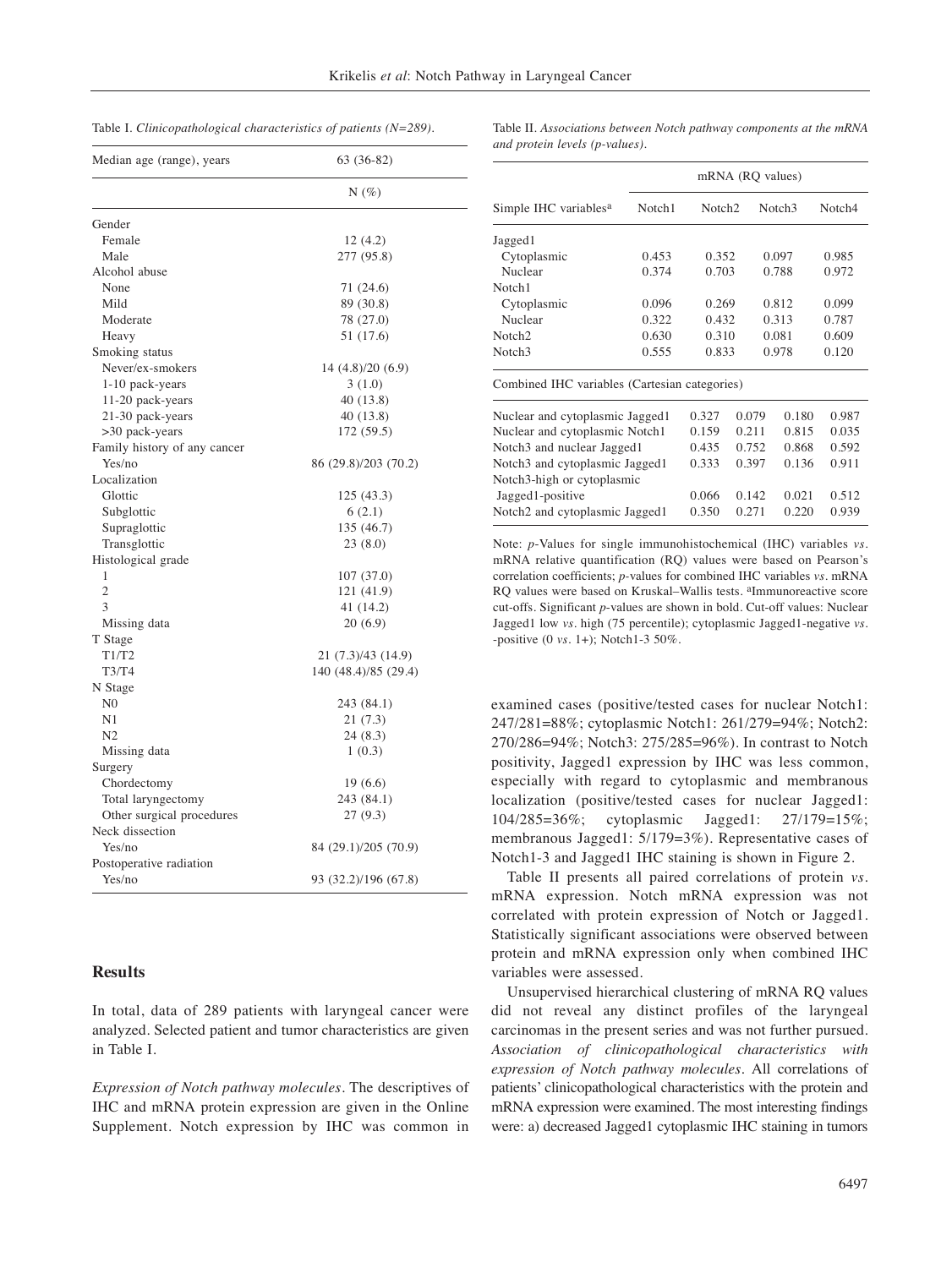

Figure 2. *Immunohistochemical expression of Notch1-3 and Jagged1 proteins in the laryngeal tumors of our study. A: Notch1-positive case: nuclear staining in tumor cells, indicative of the presence of a cleaved, activated form of the protein; B: Notch1-negative case: very mild focal cytoplasmic Notch1 expression; C: Notch2-positive tumor: cytoplasmic expression with a granular or dot-like pattern; D: Notch2-negative tumor; E: Notch3 positive case: moderate-to-strong protein expression; F: Notch3-negative tumor; G: Jagged1-positive case: strong cytoplasmic protein expression; H: Jagged1-negative tumor, in contrast to strong non-neoplastic epithelial expression. Bar: 10 μm (in green; bottom right of each figure).*

with advanced T stage (*p=*0.005); b) association of welldifferentiated tumors with either concurrent overexpression of Notch2 protein and underexpression of cytoplasmic Jagged1 protein (*p=*0.01), or enhanced cytoplasmic Notch1 protein localization (*p=*0.07); c) tumors of advanced T stage were characterized by high levels of *Notch2* mRNA expression (*p=*0.001).

*Prognostic impact of Notch-related protein expression. Univariate analysis:* The prognostic significance of clinicopathological characteristics is presented in the Online Supplement.

With regard to IHC, enhanced nuclear expression Jagged1 protein was linked to longer DFS (*p=*0.013) and OS (*p=*0.004), contrary to the unfavorable prognostic value of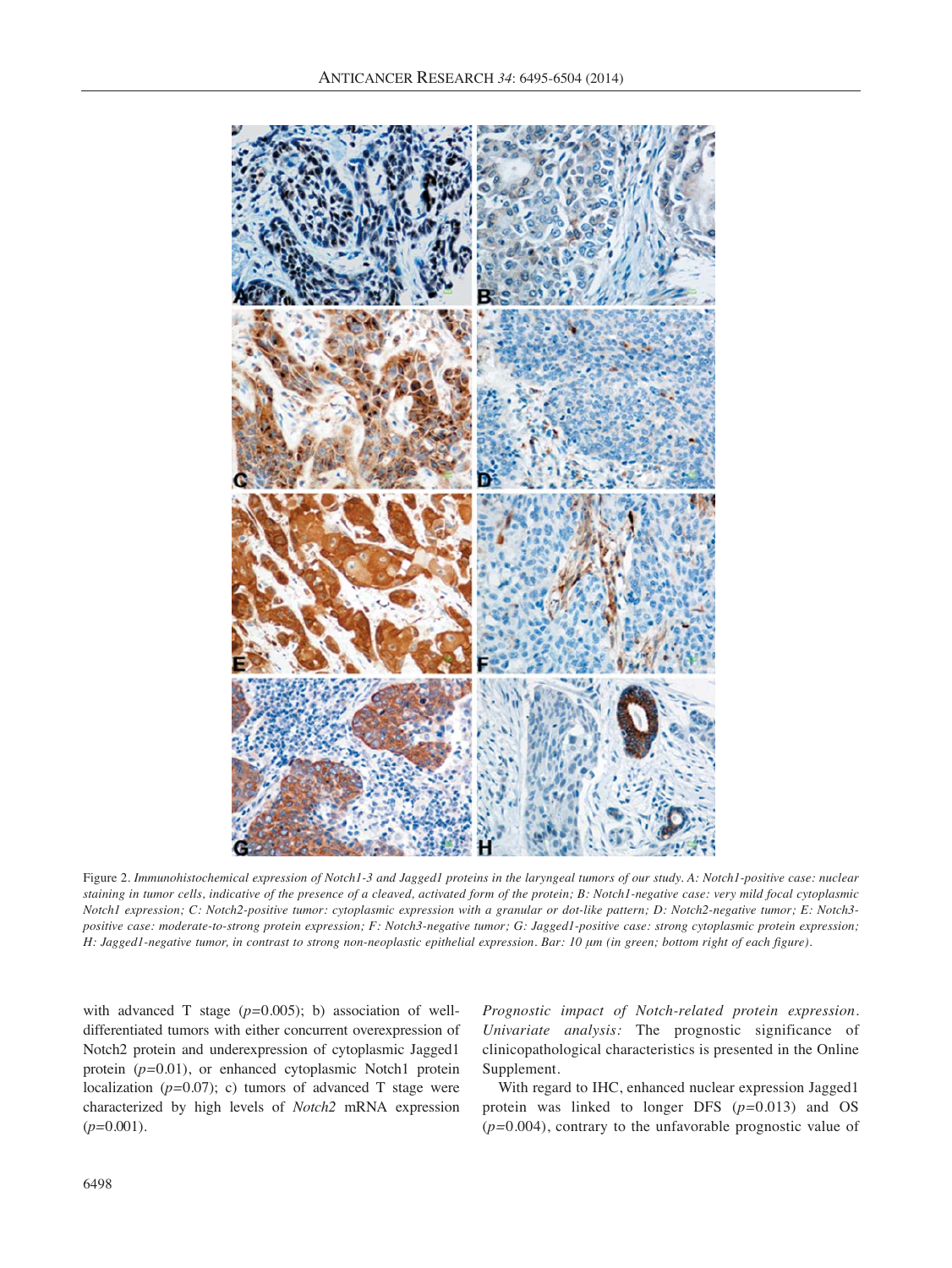![](_page_4_Figure_1.jpeg)

Figure 3. *Prognostic significance of Cartesian protein co-expression of Notch2 or 3 and Jagged1 (nuclear or cytoplasmic). a: Notch3 and nuclear Jagged1; b: Notch3 and cytoplasmic Jagged1; c: Notch2 and cytoplasmic Jagged1. H: High; L: low; OS: overall survival; DFS: disease-free survival; Jag: Jagged1. Cut-off values: Nuclear Jagged1-low vs. -high (75 percentile); cytoplasmic Jagged1-negative vs. positive (0 vs. 1+); Notch1-3 50%.*

Notch3 protein expression for both DFS (*p=*0.009) and OS (*p=*0.024). Importantly, in log-rank (Figure 3a-c) and univariate Cox regression analysis (Table III), combined overor underexpression of the receptors and the respective ligand appeared to bear even more significant prognostic information. Emphasis should be attributed on: a) the complete absence of any prognostic value of Notch1 at the protein level; b) the favorable prognostic effect of Notch2 only when paired with low cytoplasmic expression of Jagged1 protein; and c) the consistent prognostic impact of nuclear protein expression of Jagged1 (favorable when overexpressed) and Notch3 (unfavorable when overexpressed), when studied both alone and in combination.

As for mRNA expression, only *Notch1* had a favorable prognostic significance for DFS (*p=*0.039).

*Multivariate analysis:* The prognostic value of clinicopathological parameters is quoted in Table IV.

Cox multivariate analysis assigned no independent prognostic value to any mRNA marker. On the contrary, a remarkable finding was the independent prognostic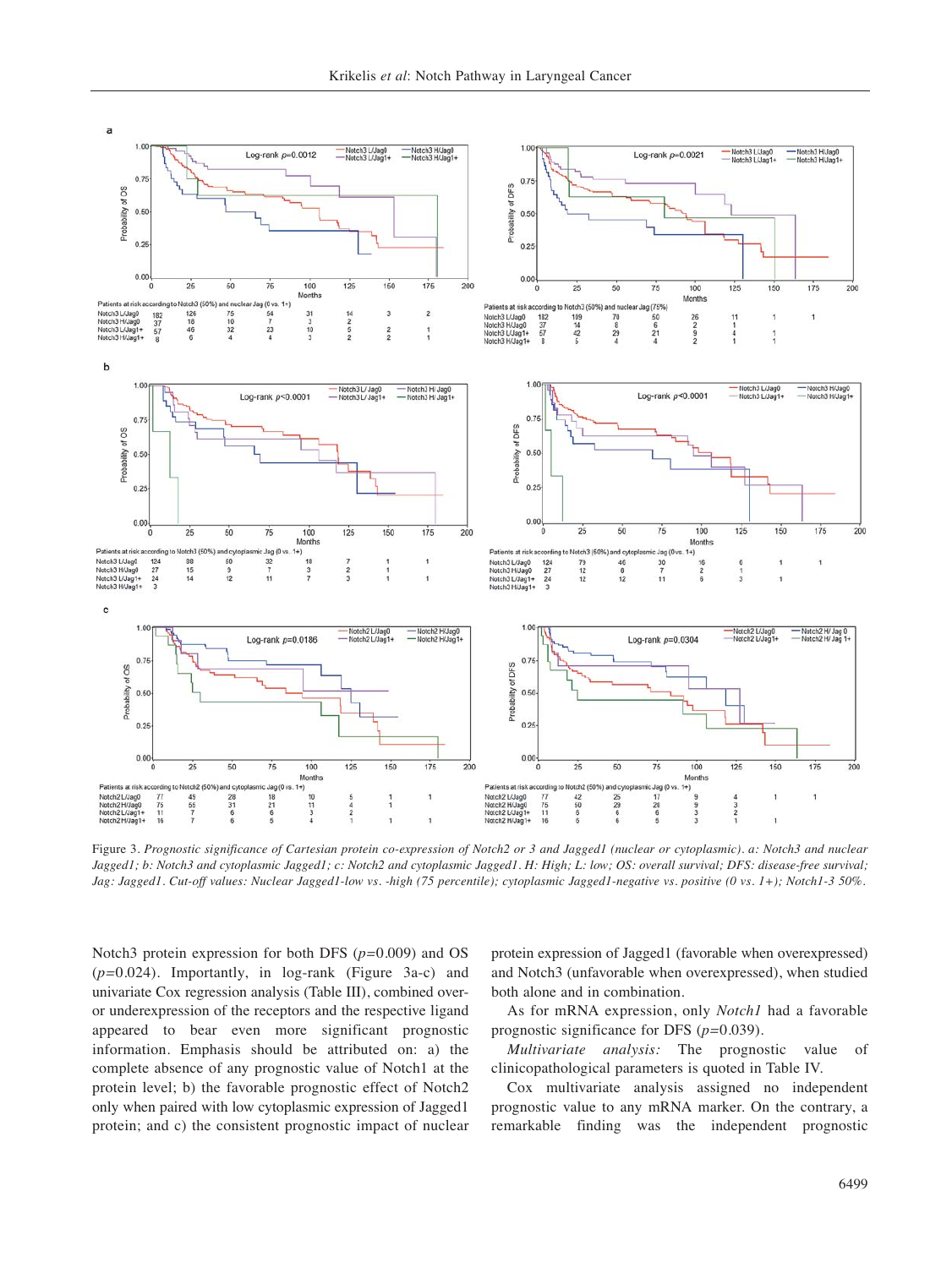|                                                        | <b>HR</b> | 95% CI        | Wald's <i>p</i> -Value |
|--------------------------------------------------------|-----------|---------------|------------------------|
| Overall survival                                       |           |               |                        |
| Reference: Notch3 low and nuclear Jagged1 low          |           |               |                        |
| Notch3-high and nuclear Jagged1-high                   | 0.64      | $0.23 - 1.80$ | 0.401                  |
| Notch3-high and nuclear Jagged1-low                    | 1.87      | 1.14-3.07     | 0.013                  |
| Notch3-low and nuclear Jagged1-high                    | 0.50      | 0.28-0.89     | 0.019                  |
| Reference: Notch3-low and cytoplasmic Jagged1-negative |           |               |                        |
| Notch3-high and cytoplasmic Jagged1-positive           | 13.39     | 3.99-44.92    | 0.214                  |
| Notch3-high and cytoplasmic Jagged1-negative           | 1.65      | 0.89-3.07     | 0.025                  |
| Notch3-low and cytoplasmic Jagged1-positive            | 1.23      | $0.64 - 2.35$ | 0.305                  |
| Reference: Notch2-low and cytoplasmic Jagged1-negative |           |               |                        |
| Notch2-high and cytoplasmic Jagged1-positive           | 1.54      | 0.78-3.06     | 0.214                  |
| Notch2-high and cytoplasmic Jagged1-negative           | 0.53      | 0.31-0.92     | 0.025                  |
| Notch2-low and cytoplasmic Jagged1-positive            | 0.58      | $0.21 - 1.64$ | 0.305                  |
| Disease-free survival                                  |           |               |                        |
| Reference: Notch3-low and nuclear Jagged1-low          |           |               |                        |
| Notch3-high and nuclear Jagged1high                    | 0.89      | $0.36 - 2.22$ | 0.802                  |
| Notch3-high and nuclear Jagged1-low                    | 1.88      | 1.17-3.02     | 0.009                  |
| Notch3-low and nuclear Jagged1-high                    | 0.58      | 0.35-0.96     | 0.035                  |
| Reference: Notch3-low and cytoplasmic Jagged1-negative |           |               |                        |
| Notch3-high and cytoplasmic Jagged1-positive           | 14.10     | 4.24-46.89    | < 0.001                |
| Notch3-high and cytoplasmic Jagged1-negative           | 1.88      | $1.05 - 3.36$ | 0.033                  |
| Notch3-low and cytoplasmic Jagged1-positive            | 1.16      | $0.62 - 2.16$ | 0.636                  |
| Reference: Notch2-low and cytoplasmic Jagged1-negative |           |               |                        |
| Notch2-high and cytoplasmic Jagged1-positive           | 1.38      | $0.70 - 2.70$ | 0.350                  |
| Notch2-high and cytoplasmic Jagged1-negative           | 0.54      | 0.33-0.91     | 0.020                  |
| Notch2-low and cytoplasmic Jagged1-positive            | 0.61      | $0.24 - 1.57$ | 0.309                  |

Table III. *Univariate Cox regression analysis for 4-level immunohistochemistry combinations (overall and disease-free survival).*

HR, Hazard ratio; CI: confidence interval. Cut-off values: Nuclear Jagged1-low *vs.* -high (75 percentile); cytoplasmic Jagged1-negative *vs.* -positive (0 *vs.* 1+); Notch1-3 50%. Significant *p*-values are shown in bold.

significance of the combined protein expression study of the ligands with the respective receptor. Notably, when either protein expression of Notch3 or cytoplasmic Jagged1 was high, an independent unfavorable effect on DFS was revealed (HR=1.88, 95% CI=1.03-3.43, Wald's *p=*0.040). In contrast, when high protein expression of Notch2 was coupled with low cytoplasmic protein expression of Jagged1, a favorable independent effect emerged for both DFS (HR=0.48, 95% CI=0.29-0.81, Wald's *p=*0.006) and OS (HR=0.47, 95% CI=0.27-0.81, *p=*0.007). However, in the case of simultaneous protein overexpression of Notch2 and cytoplasmic Jagged1, a trend for a detrimental effect on OS was found (HR=2.24, 95% CI=0.93-5.44, Wald's *p=*0.074).

# **Discussion**

Marked differences between oral carcinomas and cancer of the larynx have recently been reported, with regard to the frequency of gene hypermethylation and allelic loss (2). Head and neck carcinomas are still treated according to the onesize-fits-all concept, while the development of prognostic and predictive biomarkers in laryngeal cancer is scant.

Our study confirmed that laryngeal tumors, similarly to other types of head and neck cancers, are characterized by the predominant expression pattern of Notch proteins and an active Notch–Jagged axis. In particular, Notch2 and Notch3 proteins were ubiquitously expressed with strong intensity on IHC, as already described for tongue carcinomas (9). Contrary to reports of the fundamental presence of Notch1 protein in head and neck neoplasms (9, 10), Notch1 protein expression was less prominent in our laryngeal tumor set.

Jagged1 localization was much more frequent in the nucleus compared to the cytoplasm, contrary to reported evidence for oral squamous carcinomas (11). Our observation is, however, in line with the study of Ascano *et al.* (12) and could be explained by proteolytic processing and subsequent nuclear translocation of Jagged1 protein. Similar mechanisms have been described for other Notch ligands, such as Delta, Serrate and Jagged2 (13- 15). As Bland *et al.* speculated (13), this could suggest a receptor-like function for Jagged1 protein and a resulting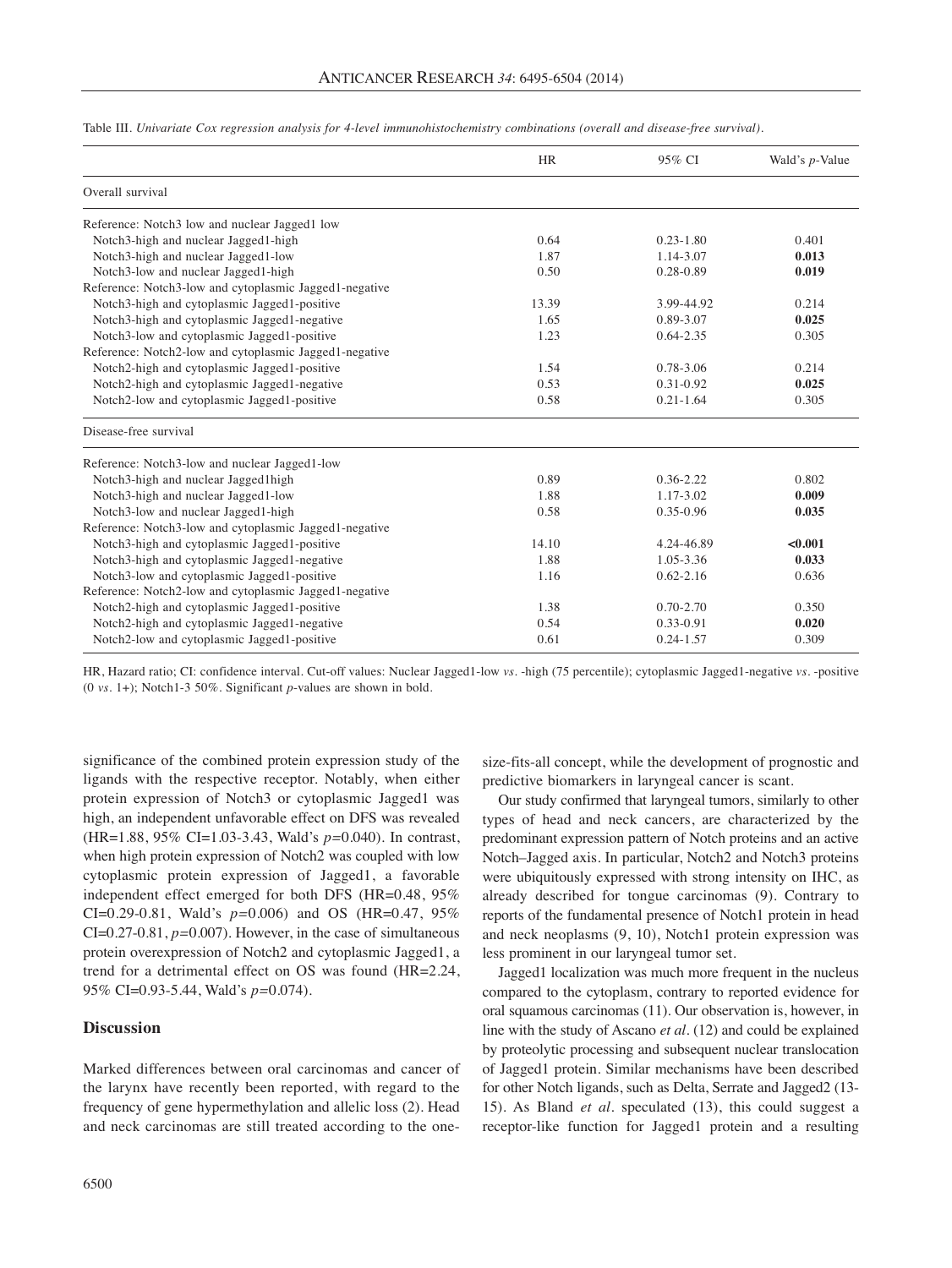Table IV. *Multivariate Cox regression analysis (overall and disease-free survival).*

|                                                           | <b>HR</b> | 95% CI        | Wald's p-Value |
|-----------------------------------------------------------|-----------|---------------|----------------|
| Overall survival                                          |           |               |                |
| Localization                                              |           |               |                |
| Subglottic-transglottic vs. glottic-Supraglottic          | 2.38      | 1.20-4.72     | 0.013          |
| Notch3 and cytoplasmic Jagged1 combined                   |           |               |                |
| Any Notch3 and cytoplasmic Jagged1-high vs. both low      | 1.71      | $0.90 - 3.27$ | 0.103          |
| N Stage                                                   |           |               |                |
| $N+ vs. N0$                                               | 4.23      | $2.22 - 8.04$ | < 0.001        |
| Age, years                                                |           |               |                |
| $≥63$ vs. <63                                             | 2.42      | 1.44-4.05     | < 0.001        |
| Notch2-cytoplasmic Jagged1 interaction <sup>a</sup>       | 3.97      | 1.08-14.50    | 0.037          |
| Notch2-high vs. - low for cytoplasmic Jagged1-negative    | 0.47      | $0.27 - 0.81$ | 0.007          |
| Notch2-high vs. - low for cytoplasmic Jagged1-positive    | 1.84      | 0.57-5.93     | 0.305          |
| Cytoplasmic Jagged1-positive vs. negative for Notch2-high | 2.24      | 0.93-5.44     | 0.074          |
| Cytoplasmic Jagged1-positive vs. negative for Notch2-low  | 0.57      | $0.17 - 1.88$ | 0.351          |
| Disease-free survival                                     |           |               |                |
| Notch3 and cytoplasmic Jagged1 combined                   |           |               |                |
| Any Notch3 and cytoplasmic Jagged1-high vs. both low      | 1.88      | 1.03-3.43     | 0.040          |
| Surgery                                                   |           |               |                |
| Total laryngectomy vs. other type of surgery              | 0.54      | $0.29 - 0.99$ | 0.048          |
| N Stage                                                   |           |               |                |
| $N+ vs. N0$                                               | 3.15      | 1.70-5.86     | < 0.001        |
| Localization                                              |           |               |                |
| Subglottic-transglottic vs. glottic-supraglottic          | 2.33      | 1.22-4.48     | 0.011          |
| Age, years                                                |           |               |                |
| $≥63$ vs. <63                                             | 1.96      | 1.21-3.18     | 0.006          |
| Notch2-cytoplasmic Jagged1 interaction <sup>a</sup>       | 2.57      | 0.74-8.95     | 0.139          |
| Notch2-high vs. - low for cytoplasmic Jagged1-negative    | 0.48      | 0.29-0.81     | 0.006          |
| Notch2-high vs.-low for cytoplasmic Jagged1-positive      | 1.23      | 0.39-3.86     | 0.719          |
| Cytoplasmic Jagged1-positive vs. negative for Notch2-high | 1.39      | 0.58-3.33     | 0.458          |
| Cytoplasmic Jagged1-positive vs. negative for Notch2-low  | 0.54      | $0.18 - 1.63$ | 0.275          |

HR, Hazard ratio; CI: confidence interval. <sup>a</sup>Immunoreactive score cut-offs. Significant *p*-values are shown in bold. Cut-off values: Nuclear Jagged1low *vs.* -high (75 percentile); cytoplasmic Jagged1-negative *vs.* -positive (0 *vs.* 1+); Notch1-3 50%.

Notch–Jagged interaction between neighboring cells; ultimately, this finding could imply the presence of bi-directional signaling between Notch and Jagged1. The proposed theory is not novel, since it has already been portrayed for avian erythroblastosis oncogene B 4 (ERBB-4) receptors (16).

Interestingly, nuclear protein expression of Jagged1 was not only found to exhibit an independent prognostic value in univariate analysis, but was also a favorable prognostic factor (both for DFS and OS) in multivariate analysis. In contrast, well-established evidence exists in favor of a tumor-promoting role of Jagged1 in head and neck cancer, both at the protein and mRNA level (9, 17, 18). Moreover, Jagged1 has been linked to the induction of epithelial-to-mesenchymal transition (19) and angiogenesis (20). This discrepancy should be interpreted under the view that the Notch pathway and its components function in a highly context-dependent fashion, behaving either as oncogenes or tumor suppressors in different

tissues (21). Thus, in laryngeal cancer, nuclear Jagged1 protein might acquire a tumor-preventing role.

Notch1 protein expression is linked to advanced clinical stage and poor prognosis in tongue carcinoma (9, 22). However, our study did not reveal any prognostic value for Notch1 protein expression. Quite the opposite, *Notch1* mRNA expression had a positive effect on DFS, in contrast to a recent report on tongue cancer (11).

Univariate and multivariate analyses indicated that Notch3 might be an important independent predictor of unfavorable outcome in laryngeal cancer, which is in agreement with its role in tongue carcinoma (9). In parallel, cytoplasmic Jagged1 protein expression conferred a worse DFS in multivariate analysis. Similar reports exist for head and neck cancer (9, 18), one of which especially denotes the tumor-promoting effect of cytoplasmic Jagged1 localization (11). Admittedly, our study reveals a discrepancy regarding the prognostic role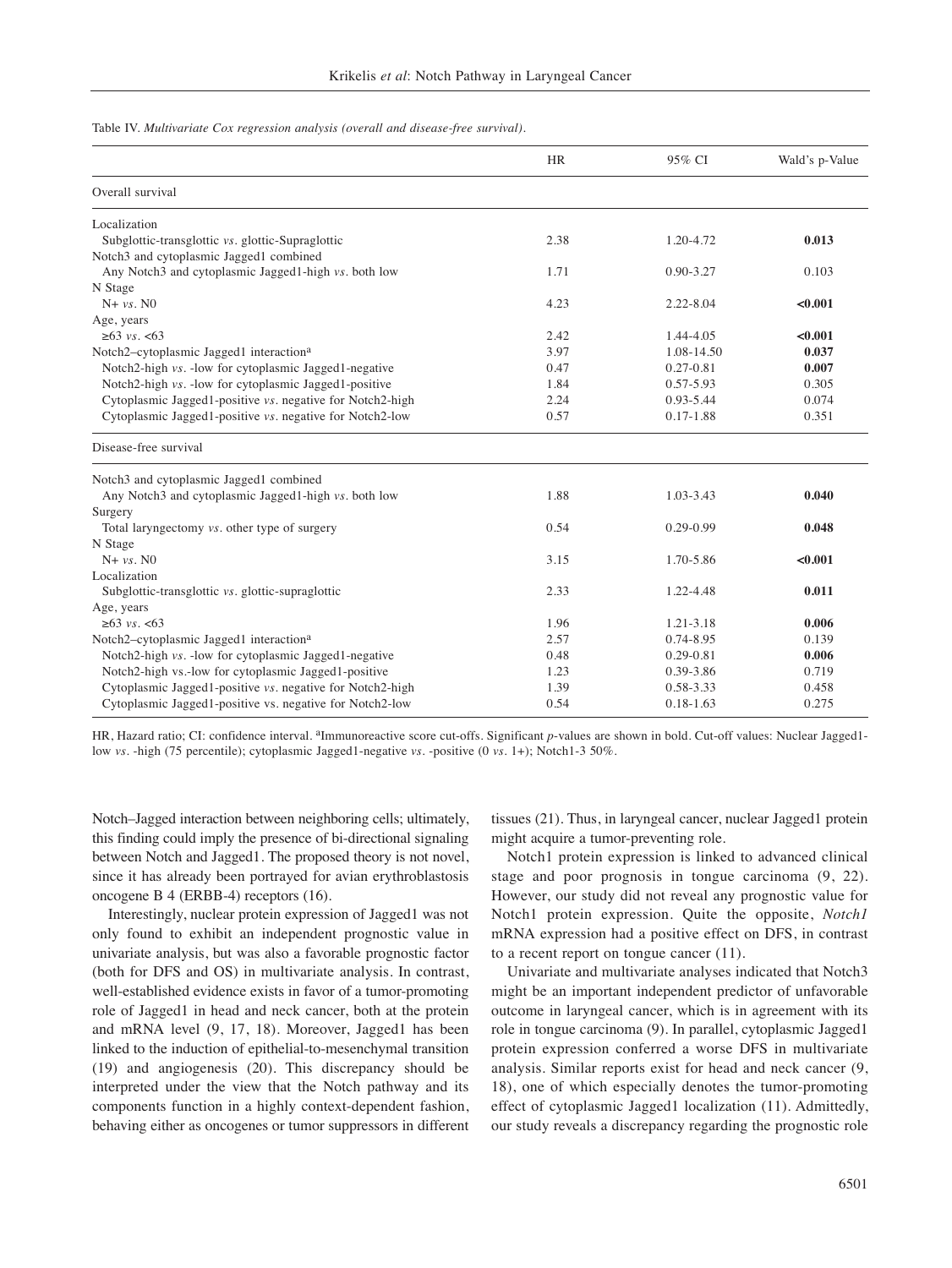of Jagged1 protein expression in laryngeal cancer, where localization acts as a regulator; the outcome is favorable when Jagged1 IHC localization is nuclear and dismal when cytoplasmic. This could truly reflect a distinct prognostic role for nuclear Jagged1, as described above, or could just represent a statistical artifact, as a result of the considerable number of cases without data regarding Jagged1.

The hypothesis that bi-directional Notch-Jagged1 signaling could drive carcinogenesis in laryngeal tumors served as the rationale for studying combined protein expression in our study. Importantly, the Notch2–cytoplasmic Jagged1 coexpression patterns acquired a significant prognostic value both in univariate and multivariate analyses, supporting a cross-talk effect and corresponding complex interactions. Such coexpression patterns are already known to confer a worse prognosis in head and neck cancer (23), with a Jagged–Notch activation loop between tumor cells being implicated. However, in our study the most stimulating finding is the differential prognostic effect of the Notch2–cytoplasmic Jagged1 pair, which depends on cytoplasmic Jagged1 expression. One possible scenario is the following: if cytoplasmic Jagged1 is present, then it binds with Notch2 and promotes the neoplastic phenotype as a tumor promoter; conversely, in cases where Jagged1 is not expressed in the cytoplasm, another ligand (not assessed in this study) might alternatively bind to Notch2 to exert a favorable ligand-dependent effect.

One restriction of our study is that only the expression status of the Notch pathway components was examined. However, although *NOTCH* gene mutations have not been reported in solid tumors until recently, there is growing evidence that *NOTCH1* mutations are particularly frequent (up to 15%) in head and neck cancer, with only *TP53* mutations out-numbering them (24). In contrast to hematological malignancies, in which *NOTCH1* and -2 gain-of-function mutations have been described (25, 26), head and neck tumors seem to be driven by loss-of-function *NOTCH1* mutations, thus indicating a tumor suppressor rather than an oncogenic role for the *NOTCH1* gene in these tumor types (24, 27). However, in contrast to *NOTCH1*, genes encoding the Notch2-4 proteins and the Notch ligands are very rarely mutated in carcinomas arising in the head and neck area.

In conclusion, the expression of Notch pathway proteins seems to play a critical role in laryngeal cancer biology and behavior. The most appealing findings of the present study are: a) the unfavorable effect of protein expression of Notch3 and cytoplasmic Jagged1; b) the favorable impact of nuclear localization of Jagged1; and c) the differential prognostic value of Notch2 according to the presence of cytoplasmic Jagged1. As a following step, validation prospective studies in larger laryngeal cancer sets need to be performed, ideally combining protein expression with DNA sequence analysis data.

## **Conflicts of Interest**

The Authors declare that they have no conflicts of interest.

### **Online Supplementary Material**

(http://hecog.gr/en/activities/publications/96-publications2011 today/220-2013)

Additional File 1: TMA construction and immunohistochemistry.

Additional File 2: RNA extraction and qRT-PCR methodology.

Additional File 3: Descriptives of protein and mRNA expression. Additional File 4: Associations between clinicopathological variables and Notch pathway components at the mRNA and protein levels (p-values).

Additional File 5: Prognostic significance of clinicopathological characteristics.

Additional File 6: Prognostic significance of mRNA expression on disease-free survival.

#### **References**

- 1 Jemal A, Siegel R, Xu J and Ward E: Cancer statistics, 2010. CA Cancer J Clin *60*: 277-300, 2010.
- 2 Shiga K, Ogawa T, Katagiri K, Yoshida F, Tateda M, Matsuura K and Kobayashi T: Differences between oral cancer and cancers of the pharynx and larynx on a molecular level. Oncol Lett *3*: 238-243, 2012.
- 3 Borggrefe T and Oswald F: The Notch signaling pathway: transcriptional regulation at Notch target genes. Cell Mol Life Sci *66*: 1631-1646, 2009.
- 4 Tolcher AW, Messersmith WA, Mikulski SM, Papadopoulos KP, Kwak EL, Gibbon DG, Patnaik A, Falchook GS, Dasari A, Shapiro GI, Boylan JF, Xu ZX, Wang K, Koehler A, Song J, Middleton SA, Deutsch J, Demario M, Kurzrock R and Wheler JJ: Phase I study of RO4929097, a gamma secretase inhibitor of Notch signaling, in patients with refractory metastatic or locally advanced solid tumors. J Clin Oncol *30*: 2348-2353, 2012.
- 5 Krop I, Demuth T, Guthrie T, Wen PY, Mason WP, Chinnaiyan P, Butowski N, Groves MD, Kesari S, Freedman SJ, Blackman S, Watters J, Loboda A, Podtelezhnikov A, Lunceford J, Chen C, Giannotti M, Hing J, Beckman R and Lorusso P: Phase I pharmacologic and pharmacodynamic study of the gamma secretase (Notch) inhibitor MK-0752 in adult patients with advanced solid tumors. J Clin Oncol *30*: 2307-2313, 2012.
- 6 Fountzilas E, Markou K, Vlachtsis K, Nikolaou A, Arapantoni-Dadioti P, Ntoula E, Tassopoulos G, Bobos M, Konstantinopoulos P, Fountzilas G and Spentzos D: Identification and validation of gene expression models that predict clinical outcome in patients with early-stage laryngeal cancer. Ann Oncol *23*: 2146-2153, 2012.
- 7 Pentheroudakis G, Nicolaou I, Kotoula V, Fountzilas E, Markou K, Eleftheraki AG, Fragkoulidi A, Karasmanis I, Tsigka A, Angouridakis N, Vlachtsis K, Nikolaou A, Pavlidis N and Fountzilas G: Prognostic utility of angiogenesis and hypoxia effectors in patients with operable squamous cell cancer of the larynx. Oral Oncol *48*: 709-716, 2012.
- 8 Altman DG, McShane LM, Sauerbrei W and Taube SE: Reporting Recommendations for Tumor Marker Prognostic Studies (REMARK): explanation and elaboration. PLoS Med *9*: e1001216, 2012.